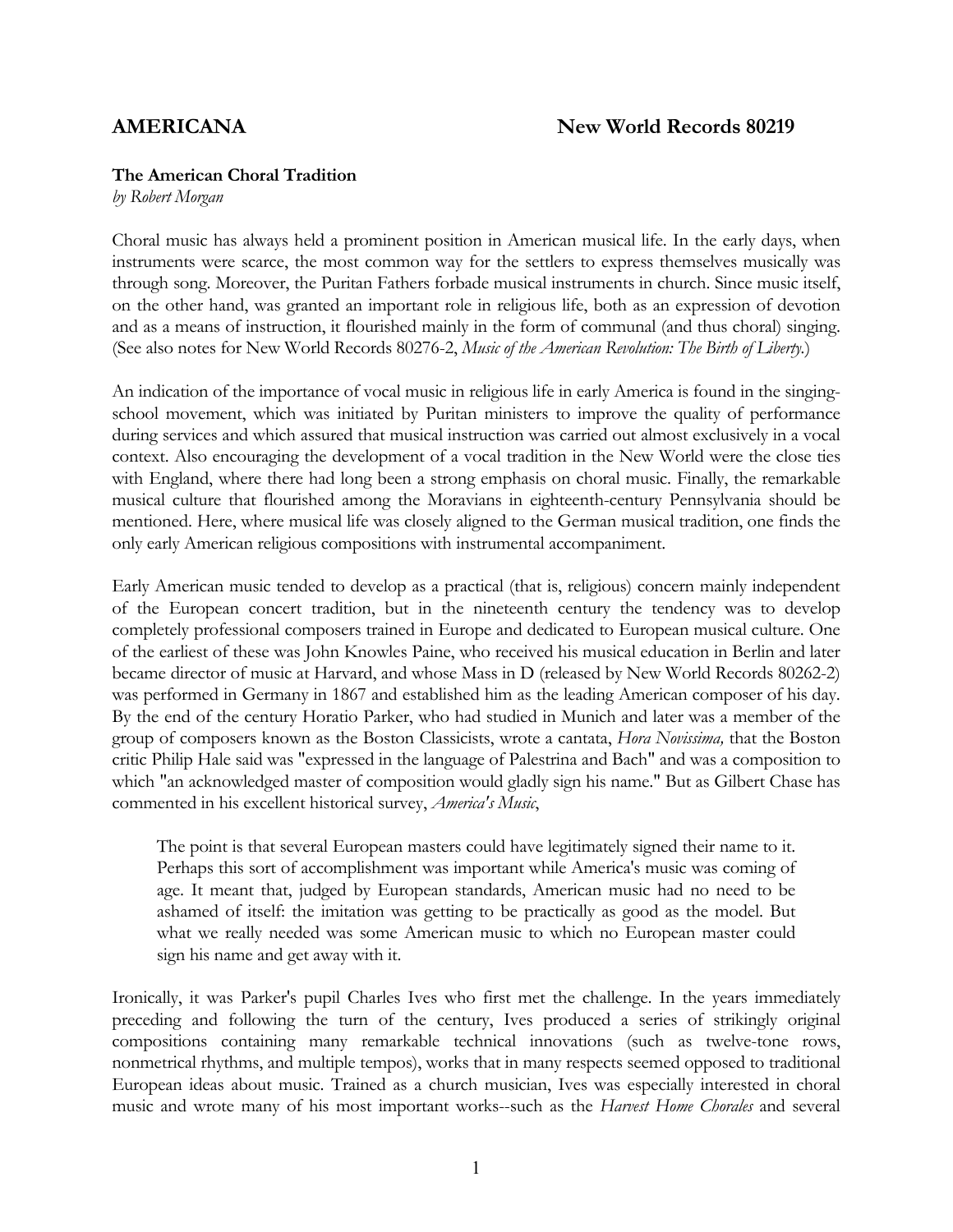psalm settings--for voices.

Ives, however, worked almost entirely in isolation, and his music only began to receive recognition in the late twenties. By that time a real school of American composition was beginning to develop. It was a school that emphasized no single point of view, and its main common denominator was simply the belief that American composers, of whatever persuasion, should develop their own music without too much concern about following European models. The specific approach could vary widely, from the pronounced "Americanism" of Aaron Copland and Roy Harris to the more experimental outlook of Henry Cowell. Even the music of composers with a more neoclassical outlook, such as Walter Piston or Roger Sessions, was clearly American in quality. In almost all these figures the influence of jazz, for example, was unmistakable. Although the immigration of many prominent European composers to the United States shortly before World War II (for example, Schoenberg, Stravinsky, Bartok, and Hindemith) complicated the picture, the tendency for American composers to develop independently of the Old World remains strong.

Throughout the complex history of the past seventy years or so, choral music has maintained its prominent position, and scarcely an American composer active during this time has failed to devote a significant portion of his output to this genre. Although the list of works is extensive, one might name Harris's *Folk Song* Symphony, Cowell's *American Muse,* and William Schuman's *A Free Song* as representative of the prewar years. Among more recent works are Sessions' *When Lilacs Last in the Dooryard Bloom'd* (New World Records 80296-2), Seymour Shifrin's *Chronicles,* Salvatore Martirano's Mass (NW 80210-2), and Donald Martino's *Seven Pious Pieces* (NW 80210-2), as well as compositions by more experimentally inclined composers, such as Robert Ashley, Alvin Lucier, and Pauline Oliveros.

# **American Choral Organizations**

Given the vocal orientation of almost all Colonial music, it is not surprising that the first performing organization in America, the Handel and Haydn Society, founded in Boston in 1815, stressed choral music. (Lowell Mason, one of America's most prominent hymn composers, became president of the society in 1827.) The invitation to the first organizational meeting stated that the society's aim would be "cultivating and improving a correct taste in the performance of sacred music, and also to introduce into more general practice the works of Handel, Haydn, and other eminent composers." This tradition has since been carried on by numerous choral societies--for example the Mendelssohn Club of Philadelphia (founded in 1874), to mention only one that is still active.

One of the most important places where this tradition is maintained is in educational institutions. Most schools and colleges have choral organizations of various kinds, and a large body of music has been written for their use. Although some of these choruses are of professional quality, many more are composed entirely of inexperienced singers. As a result, there is a large body of American choral music that makes modest demands on the performers and provides a valuable source of contemporary American music of moderate complexity that is widely available to audiences throughout the country.

# **RANDALL THOMPSON** (1899-1984)

*Americana*

Randall Thompson expressed his attitude toward composition as follows: "My hand has never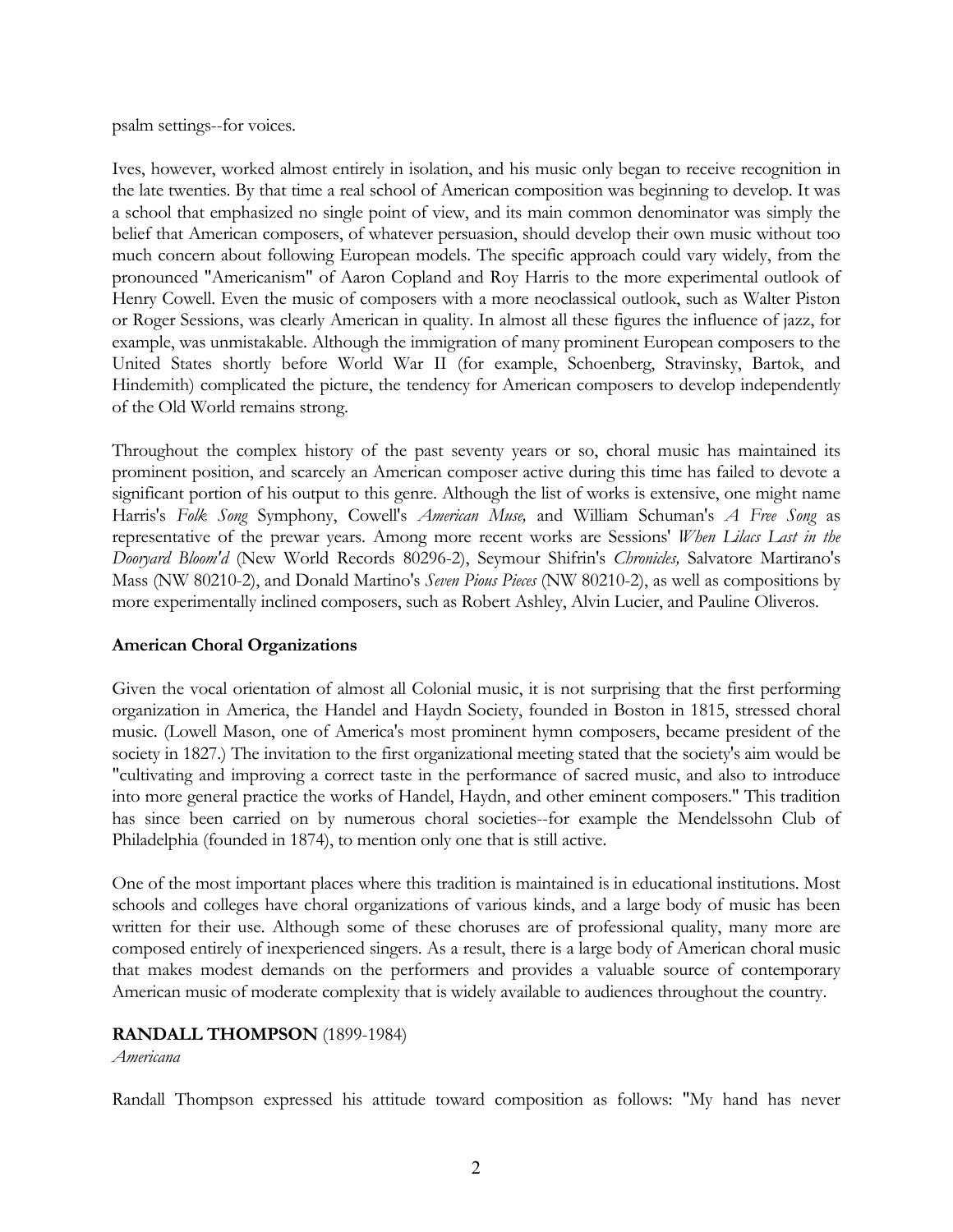restrained from writing what I wanted to--so long as what I wrote was the best I could write, written the best way I could write it." He added that "a composer's first responsibility is, and always will be, to write music that will reach and move the hearts of his listeners in his own day." As one would assume from these remarks, Thompson's music is characterized by directness and simplicity (in addition to a firmly grounded technique), qualities that made him one of the most frequently performed American composers of his time.

Thompson was born in New York and attended Harvard, where he studied composition with Walter Raymond Spalding and Edward Burlingame Hill; after graduation he studied privately with Ernest Bloch. He spent three years as a fellow of the American Academy in Rome and received many other awards, including two Guggenheim Fellowships. Thompson had a distinguished teaching career at such schools as the Curtis Institute of Music (where he was director for five years), the University of California at Berkeley, Princeton, and Harvard. His interest in music education led to his being named director of a three-year study of music in American colleges, funded by a grant from the Carnegie Foundation. This project culminated in a report (see Bibliography) that did much to strengthen the role of music in the liberal-arts curriculums of colleges and universities throughout the country.

Thompson wrote compositions for various mediums, including a piano sonata, a number of songs, a string quartet, three symphonies, and a one-act opera (*Solomon and Balkis*). His greatest interest was choral music, evident in a long list of works that includes *The Peaceable Kingdom* (probably his bestknown composition), *Alleluia, The Testament of Freedom,* and *Frostiana.* Thompson worked as a choral director, and his knowledge of voices and his ability to set texts clearly and effectively are apparent in all his choral works.

*Americana,* commissioned by the League of Composers and completed in 1932, is one of Thompson's most popular works. It was originally conceived with piano accompaniment and was premiered in that form on April 3, 1932, under the composer's direction at a League of Composers concert in New York. Later Thompson orchestrated the piano accompaniment at the request of Alfred Wallenstein, who first gave this new version in a broadcast performance with the Los Angeles Symphony in 1940.

The text is taken from the *American Mercury,* a magazine of opinion that H. L. Mencken, the prominent satirist and iconoclast, edited (together with the equally iconoclastic--and vitriolic--drama critic and essayist George Jean Nathan) for some ten years after its founding in 1924. The first issue announced that the journal would "attempt a realistic presentation of the whole gaudy, gorgeous American scene," and a regular feature was a section titled "Americana" that consisted of quotes from the American press, each introduced by a terse, wry comment.

Thompson chose five quotes for his work, each of which concerns a particular facet of American life (for example, fundamentalist religion in the first and the temperance movement in the third). In a prefatory note in the score the composer commented:

The different parts of the work are satirical and, at moments, mirth-provoking, but the music was written with compassion. The five texts represent five characteristics of this nation and doubtless of various other nations at different stages in their history. The texts were set to music with a keen sense of the emotional quality which lay behind each excerpt. The music is not meant to point the finger of scorn, but only to underline the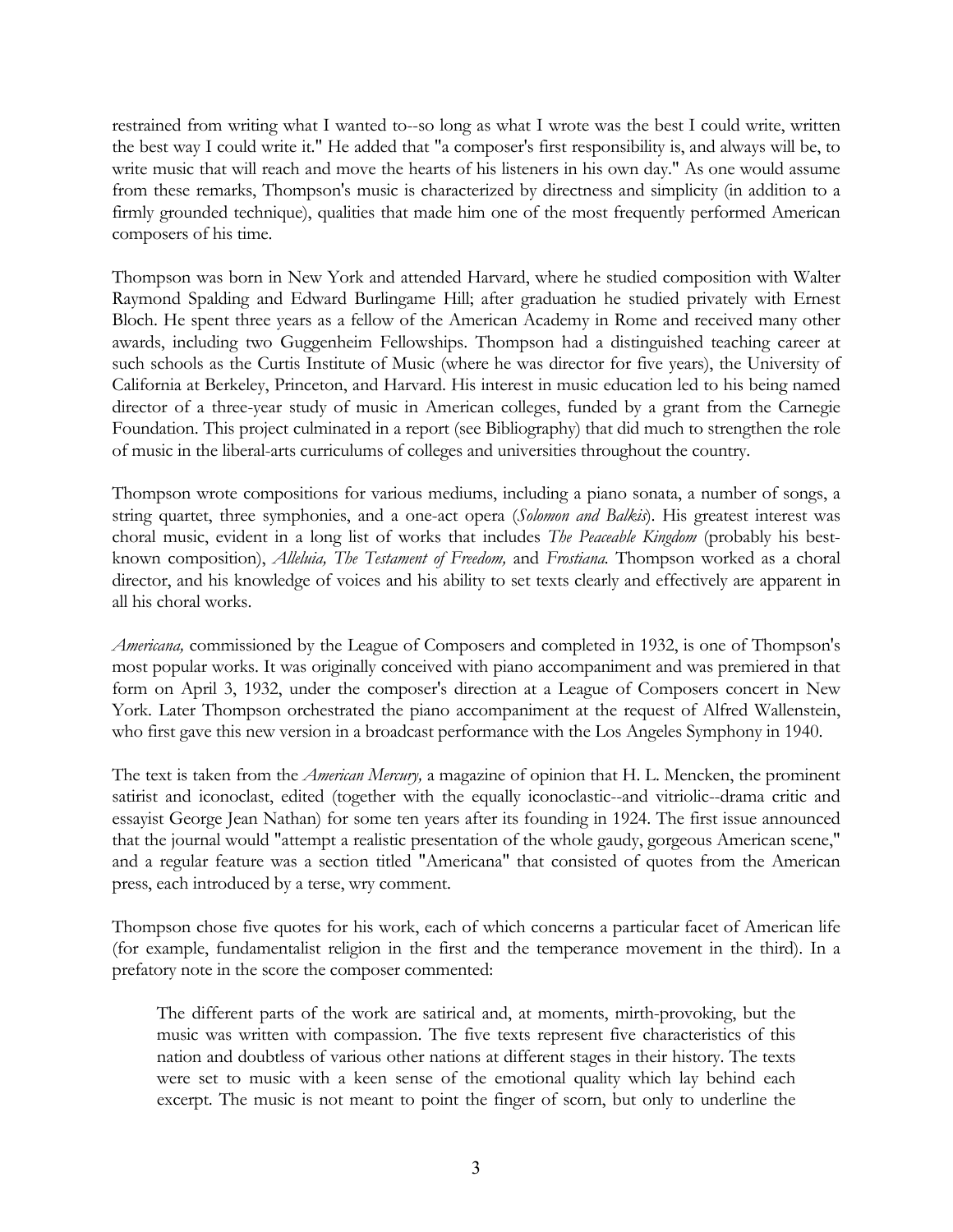pathos inherent in those whose ideas about life lead to extraordinary and sometimes extreme conclusions.

"May Every Tongue" is the impassioned anathema of the preacher, discrediting science. It is vehemently chanted by the chorus, the accompaniment supplying a hymn-like background to heighten the effect.

"The Staff Necromancer" treats each question and answer according to the character of each questioner. Desperate, misguided humanity seeking the Delphic Oracle, the Sybils, sooth-sayers!

"God's Bottles," suitably enough, is set for women's voices. Dare one hope that this music will do for Prohibition what *Uncle Tom's Cabin* did for slavery?

"The Sublime Process of Law Enforcement" is for mixed voices, mostly in unison. This is not "pleasant" music. It is a short, one-act opera, deliberate and macabre--intentionally so.

"Loveli-lines" is a glorification of our love of Beauty and Uplift in poetry--and advertising. The words "Each one will lift you to the Heights of Consciousness," and those following, are set as a round with the chorus divided into seven parts.

Thompson's gift for projecting humor in musical terms was one of his outstanding and most frequently admired traits, and *Americana* supplies ample evidence. Among many possible examples, one might mention the rising stepwise vocal line in "May Every Tongue," which so simply--and so effectively- mirrors the preacher's rising indignation; the dialogue from "The Staff Necromancer," with the soothsayer's grave and solemn responses; and the purposeful banality of the music accompanying the words "Loveli-lines by Edna Nethery" in the final song.

Thompson was a composer who always went his own way, independent of contemporary fashions; and *Americana,* like all his compositions, is characterized by a generally conservative style. The harmony is basically triadic, phrases are clearly defined, and the texture is transparent. Above all, the musical elements allow a clear presentation of the text and underscore the meaning of the words.

# 1 *MAY EVERY TONGUE*

[WASHINGTON--Christian sentiment of the Rev. Dr. Mark Matthews, veteran instrument of the Lord in Seattle, as reported by the *Post-Intelligencer.*]

May every tongue be paralyzed and every hand palsied that utters a word or raises a finger from this pulpit in advocacy of Modernism.

# 2 *THE STAFF NECROMANCER*

[NEW YORK--*The Staff Necromancer* of the *Evening Graphic* comes to the aid of troubled readers of that great family newspaper.]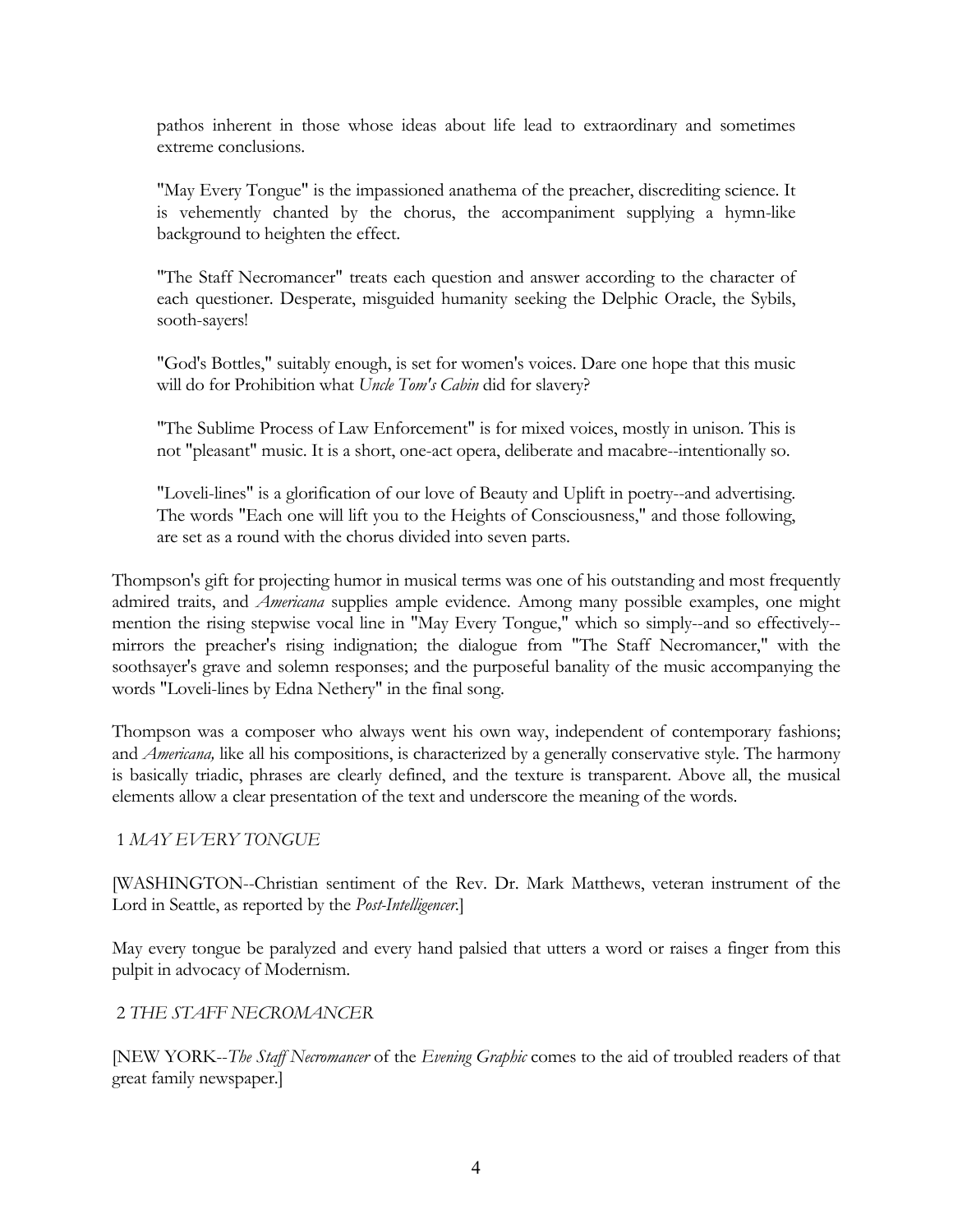[Q.]--Will I ever recover my stolen jewelry? . . . A.M.

*[A.]--Your jewelry was taken to New Orleans and sold. You can recover it in part.*

[Q.]--My children made me break up my home and come to New York from Massachusetts; and now I am so lonesome, and can't pay my room rent. What can I do? . . . E.T.

[A.]--You will get a position as nurse to three small children in Pelham, N. Y. It will give you a source of income, and *something easy to do. I see you will marry again later and go back to Massachusetts.*

[Q.]--Is my husband, Charles W------, alive? . . . A.W.

*[A.]--No, he is not. I see him drowning in deep water.*

[Q.]--Will it be advisable for me to go into the laundry business with my boy friend before we are married? . . . F.I.B.

*[A.]--Yes, the two of you will be very successful. I see you will marry very soon.*

[Q.]--Will I ever have any children? I have been married nearly two years. . . . A.F.W.

*[A.]--You will have three children, the first one in about two years. That is plenty of time.*

3 *GOD'S BOTTLES*

[Leaflet Issued by the N.W.C.T.U.]

APPLES ARE GOD'S BOTTLES: The sweet juice of the apple God has placed in His own bottle. What a beautiful rosy-red bottle it is! These red bottles hang on the limbs of a tree until they are all ready for us to use. Do you want to open God's bottle? Bite the apple with your teeth and you will taste the sweet juice God has put in His bottle for you.

GRAPES ARE GOD'S BOTTLES: These purple and green bottles you will find hanging on a pretty vine. See! So many little bottles are on a single stem! Put a grape in your mouth and open God's bottle. How nice the juice tastes! Some men take the juice of apples and grapes and make drinks, that will harm our bodies. They put the drinks in glass bottles, but we will not drink from such bottles. We will DRINK FROM GOD'S BOTTLES.

4 *THE SUBLIME PROCESS OF LAW ENFORCEMENT*

[ARKANSAS--*The Sublime Process of Law Enforcement,* described by Joseph B. Wirger, deathhouse reporter of Little Rock *Gazette,* in *Startling Detective Adventures.*]

One scene in the death chamber was particularly unpleasant, even gruesome. That occurred the morning four white men were executed a few minutes apart. The condemned men were Duncan Richardson, Ben Richardson, F. G. Bullen and Will DeBord. The first three had been convicted of the murder of one man; DeBord was condemned for murdering an old couple.

Preparations for this unusual execution were not as complete as they might have been. There were no accommodations for the undertaker who was to take the four bodies away. The death chamber was too small for the four coffins and the augmented crowd of witnesses, and there was no other room convenient.

Hence the four coffins were deposited in the run-around of the death house, directly in front of the cells in which the four men were confined awaiting their turn in the chair. It was an unintentional cruelty on the part of the officials. If the doomed men looked through the doors of their cells, the grim row of coffins was directly in view. If they looked out the windows, they could see the hearses waiting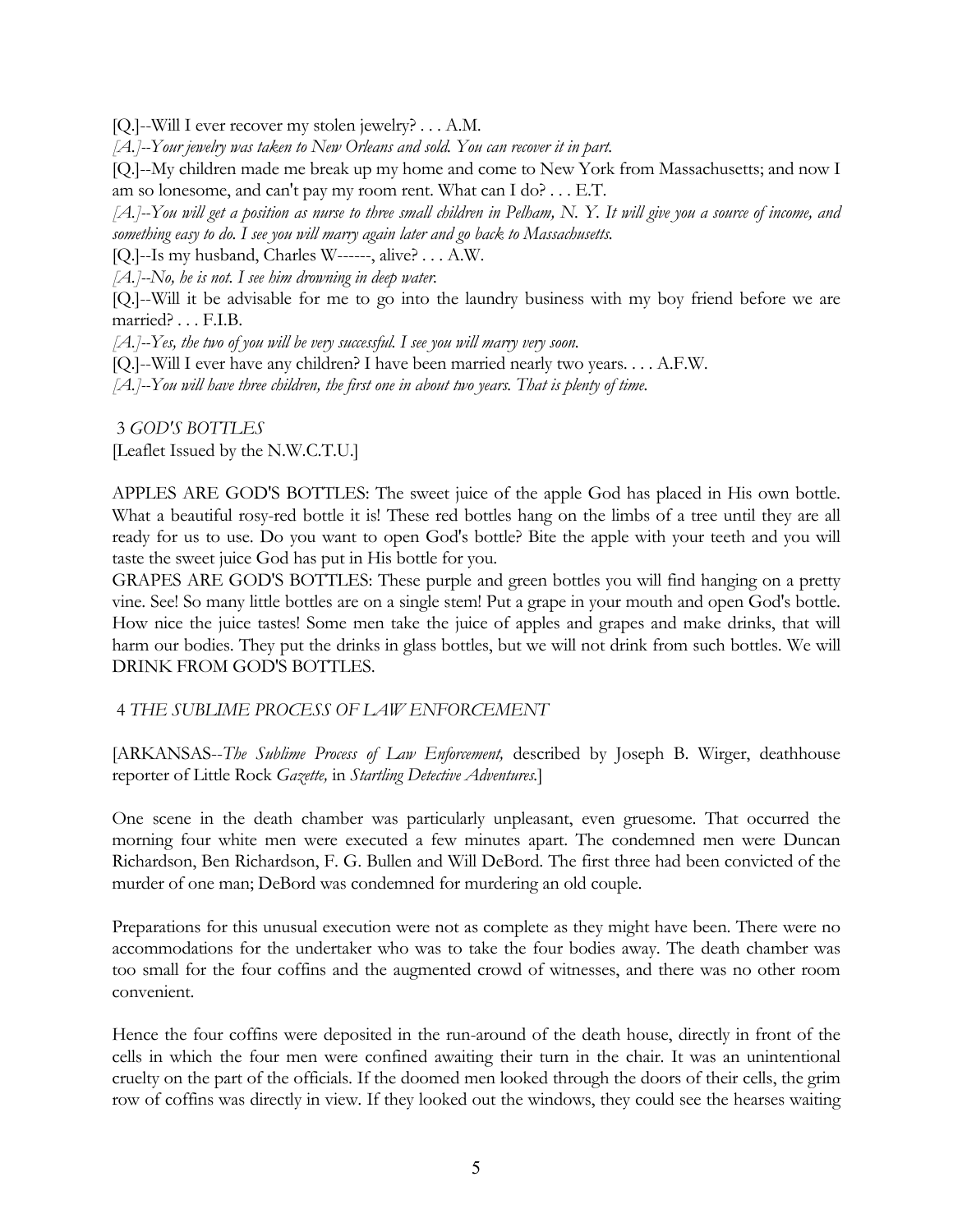to carry them away after the execution. So they sat on their bunks with their faces in their hands and awaited the execution.

Duncan Richardson was the first to go. After it was all over for him, his body was carried back and laid in the coffin where the other three could see it if they lifted their heads. And when Ben Richardson started his death march, he passed by the row of coffins, one of which contained all that remained of his brother.

5 *LOVELI-LINES*

[CALIFORNIA--Literary intelligence: *Announcing*]

LOVELI-LINES By Edna Nethery

Loveli-Lines is composed of thirty-three Individualistic Verse poems all abrim with Joy, Love, Faith, Abundance, Victory, Beauty and Mastery.

> Each one will lift you to the Heights of Consciousness. Bound in cloth of Happy blue: trimmed and lettered in gold. Order from Edna Nethery, Riverside, Calif. One Dollar

**ELLIOTT CARTER** (b. 1908)

*To Music*

Although Elliott Carter (born in New York) began composing at a relatively early age, he chose to major in literature at Harvard and only turned to music in his senior year. After working with Walter Piston at Harvard, Carter lived in Paris for several years, where he studied--like so many young American composers before and after him--with Nadia Boulanger. Since returning to the United States in the late thirties, Carter has taught at several prominent schools, including Johns Hopkins, Yale, Cornell, the Massachusetts Institute of Technology, and Juilliard.

Carter is one of the most widely known and respected American composers throughout the world. His early works (of which *To Music* is an example) are basically neoclassical, but since the late forties Carter has gradually evolved a highly personal style that, while still revealing neoclassical roots, is characterized by extraordinary rhythmic and textural complexity and a chromatic, interval-based method of pitch organization.

One of the central works in the early stages of this development is the First String Quartet, for which Carter won a Pulitzer Prize in 1951. Since then he has written a remarkable series of major compositions, each of which has carried forward the implications of this earlier work with striking skill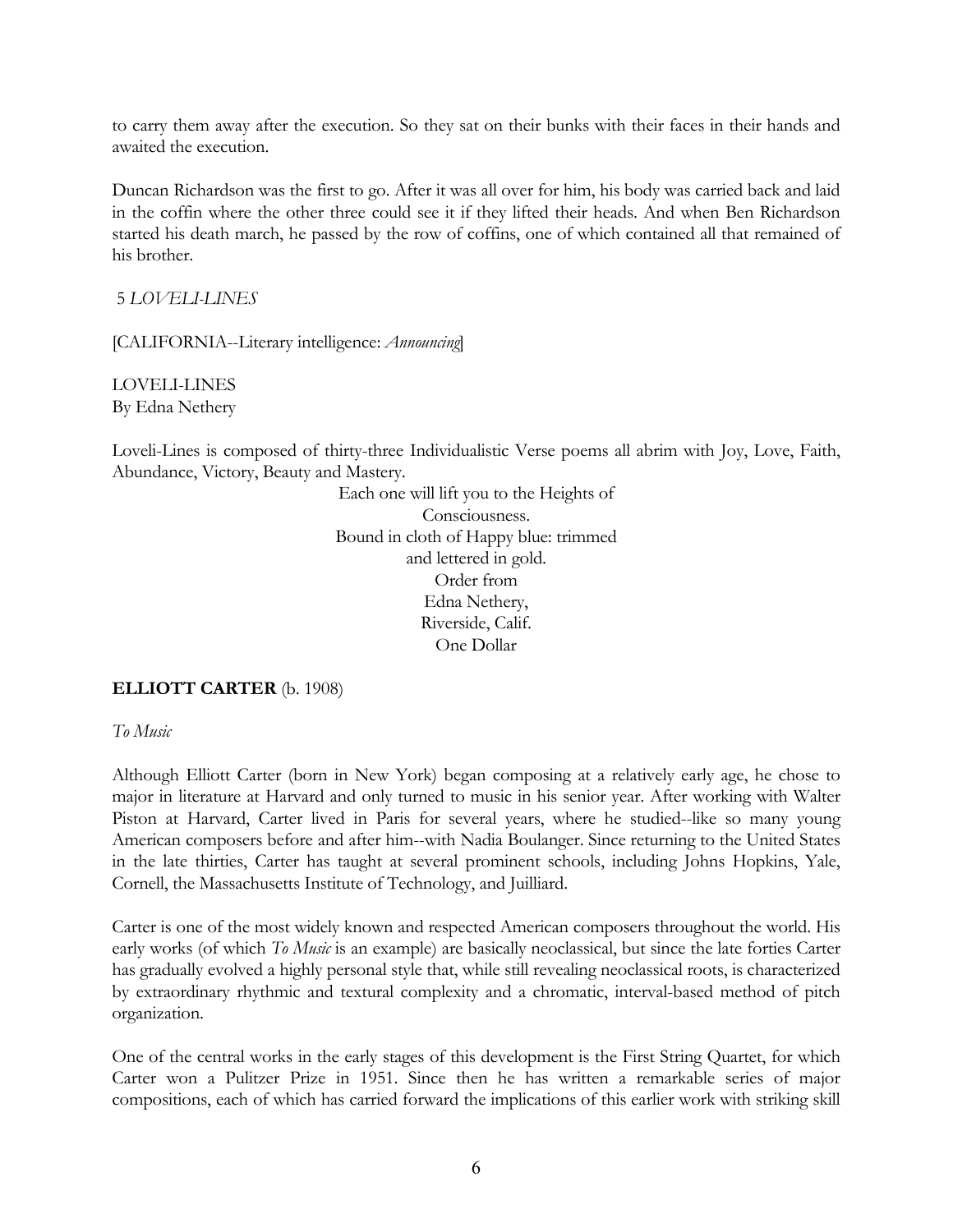and consistency. These include the Variations for Orchestra (1955), the Second String Quartet (1959), the Piano Concerto (1966), the Third String Quartet (1971), and the Symphony for Three Orchestras (1977). Characteristic of these pieces is the use of variable rates of rhythmic motion (or tempos), coordinated by complex interrelated ratios (projected through a technique called "rhythmic modulation"), and a simultaneous presentation of two or more of these tempos in separate, quasiindependent instrumental groups, each with its own characteristic musical material: intervallic and rhythmic motives, instrumental techniques, and so on.

*To Music,* a setting for a-cappella mixed chorus of Robert Herrick's lyric poem, is one of three short choruses Carter wrote in 1937 to English texts (the others are *Harvest Home,* on another poem by Herrick, and *Let's Be Gay,* on a poem by John Gay). It was premiered by the Lehman Engel Madrigal Singers in the spring of 1938 and met with immediate success: In his review in *Modern Music* (March-April, 1938), Paul Rosenfeld described it as "fresh, unpretentious and sincere, charming and light and clear in sonority," and as containing "much rhythmic life." The composition received a prize from the Works Progress Administration in conjunction with the Columbia Broadcasting System and Columbia Records.

The score is a beautifully controlled evocation of the sense of Herrick's text. It opens quietly with a setting of the first four lines and builds gradually in contrapuntal intensity from the words "Ease my sick head" to lead into a faster, more complexly textured climactic section on the opening lines of the second stanza, "Thou sweetly canst convert the same/From a consuming fire." The music becomes simpler and more chordal for the remainder of the second stanza, during which a lyrical soprano solo is introduced, and then returns to the opening material to accompany the final stanza. The setting of the first four lines of this stanza corresponds closely to that of the first four lines of the opening; but whereas previously the music then began to develop and expand, here its continuation forms a quiet coda (during which the soprano solo is again heard) on the poem's closing lines.

Despite the overall simplicity and straightforwardness of Carter's setting, as well as certain clear stylistic references to earlier music (particularly the late Renaissance English madrigal), there are numerous subtleties that hint at the direction his music was to take in later years. Especially notable is the fluidity of the rhythmic continuity, both in the moment-to-moment succession and at larger sectional divisions. To cite one striking example of the latter: the reappearance of the opening material at the last stanza is anticipated in a more tenuous form by the music that accompanies the preceding lines (the last three of the second stanza), a process that both prepares for the return and provides an effective bridge between these two major formal segments. More generally, the constant shifting of accents, brought about occasionally by alterations of the meter and especially by the contrasting melodic curves of the individual contrapuntal lines, provides the score with constant rhythmic renewal. Also remarkable is the tonally ambiguous ending, which seems to leave the music suspended in midair following Herrick's final lines, "And take my flight/For Heaven."

> Charm me asleep, and melt me so With thy Delicious Numbers; That being ravisht, hence I goe Away in easie slumbers. Ease my sick head, And make my bed,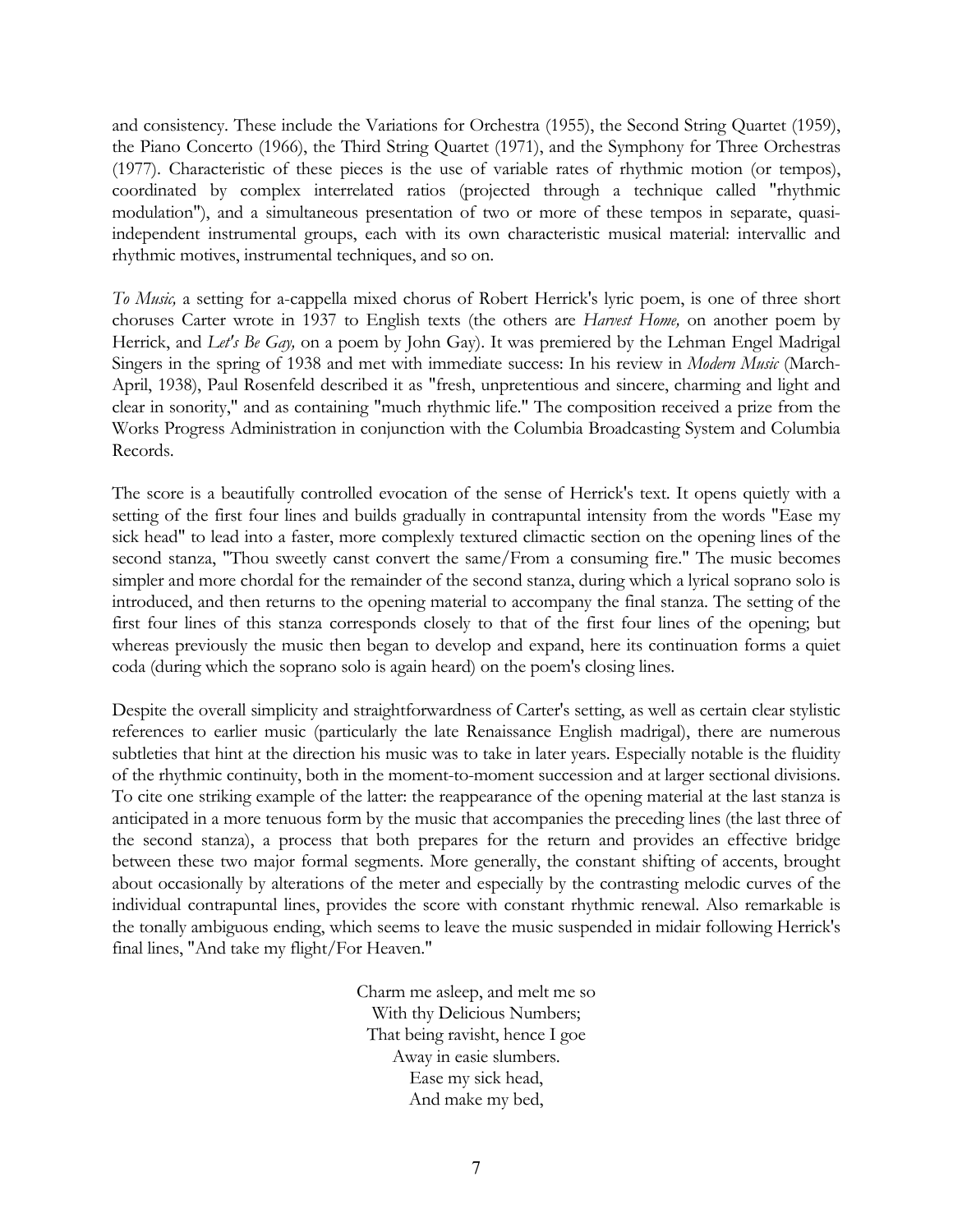Thou Power that canst sever From me this ill: And quickly still: Though thou not kill My Fever.

Thou sweetly canst convert the same From a consuming fire, Into a gentle-licking flame, And make it thus expire. Then make me weep My paines asleep; And give me such reposes, That I, poore I, May think, thereby, I live and die 'Mongst Roses.

Fall on me like a silent dew, Or like those Maiden showrs, Which, by the peepe of day, doe strew A Baptime o're the flowers. Melt, melt my paines, With thy soft straines; That having ease me given, With full delight, I leave this light; And take my flight For Heaven.

#### **SEYMOUR SHIFRIN** (1926-1979)

#### *The Odes of Shang*

Seymour Shifrin (born in Brooklyn) was one of the most gifted and original composers of his generation. He developed a unique style that is difficult to characterize. One of the most interesting aspects of Shifrin's music is the way it reconciles seemingly incompatible elements, fusing them into a unity that is at once balanced and marked by tension. Classical qualities, such as formal clarity and textural transparency, are mixed with others of an intensely expressive nature, such as a highly explosive, often disruptive rhythmic surface and a musical language that, though basically tonal and harmonic, is characterized by constant ambiguity and chromatic inflection. The resulting tension accounts for the deeply emotional character of Shifrin's work, which, though demanding, is not easily forgotten.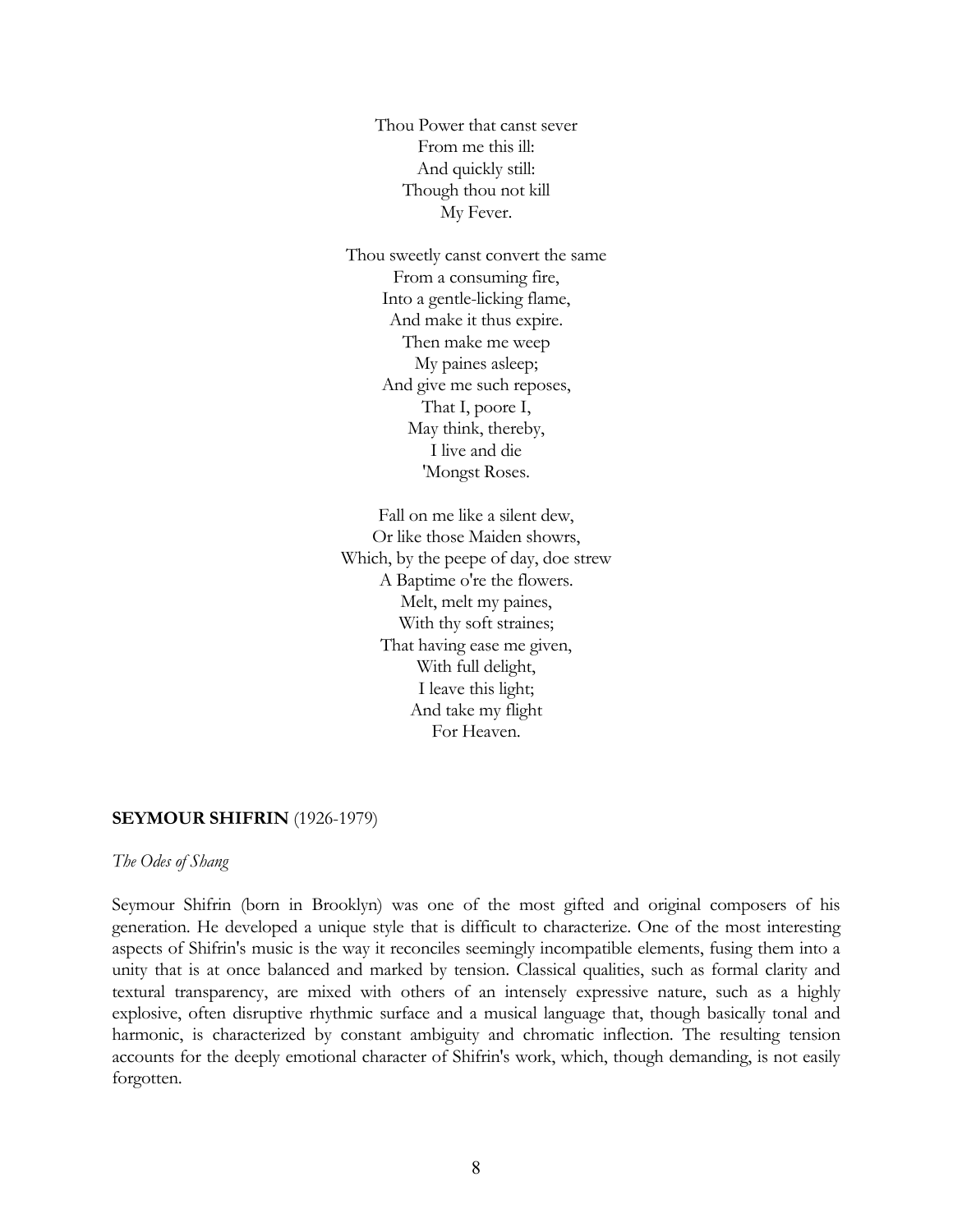Shifrin studied privately with William Schuman, at Columbia University with Otto Luening, and in Paris with Darius Milhaud. He taught at the University of California at Berkeley from 1952 until 1966, then took a position as professor of music at Brandeis University. His output includes compositions for voice, various chamber ensembles (including four string quartets), and orchestra. He received numerous awards and commissions, including the Naumburg Recording Award for his Three Pieces for Orchestra (see Discography).

*The Odes of Shang,* composed in the summer and fall of 1962, was commissioned by the Berkeley Chamber Singers and first performed by that group, under the direction of Tikey Zes, in 1963 at the University of California. It is a setting of two poems from Ezra Pound's translation of *The Classical Anthology Defined by Confucius,* published by Harvard University Press in 1954 (later reprinted by New Directions as *The Confucian Odes*). Pound's collection contains all 304 odes of the anthology, from which Shifrin chose the first two of the five Odes of Shang, which constitute the third and oldest part of the anthology.

The composer offered the following comments on his work:

*The Odes of Shang* employs a mixed chorus, piano, and an elaborate body of percussion instruments--drums from India, pitched cow-bells from Greece, pitched wood-blocks, cymbals of assorted sizes from the Orient, and wood and glass chimes from Japan, in addition to the claves, castanets, maracas, and glockenspiel of Western origin. These instruments are used for reasons inherent in the text and central to the musical conception and were intended to by played by members of the chorus. My reasons, as I remember them, were to better invoke the tribal and ceremonial nature of the text and to effect another sort of singing--less conventional--that might be achieved by having the singers play drums, bells, claves, castanets, etc., and thereby to affect their vocal attack and quality of tone. As yet, there has been no occasion when percussionists and singers have all been one and the same. Though I attempted to make the percussion writing of a sort that would allow the performers both to play and sing, it has, in fact, resulted in divided attention and so, in that aspect, I have as yet failed.

*The Odes of Shang* is in two parts: the first, a ceremonial call to worship, celebrating youth and fecundity; the second, involving conciliation with age, the offering of sacrifice. In Part I there is a musical rhyme scheme that relates the first and fourth stanzas--those whose lines begin, "Thick, all in mass," and "From of old is this rite"--and another that relates the second and third, "With thud of the deep drum," with "Steady drum going on." The bass line of the second is contrapuntally overlaid with the music of the third, further linking these stanzas. All but the second stanza have a structural device in common. In contrast to what precedes, at the end of each stanza there is a polyphonic flowering, a longest culminating breath. The second stanza, however, has the textural procedure reversed. It begins with a contrapuntal setting and, with "T'ang's might is terrible," it returns to a homophonic choral texture while retaining the same breadth of statement that is evident at the close of the other stanzas. The reversal helps mark the stanza pairings described above, and seems to be the immediate consequence of the change in flow suggested by the beginning lines of the first and second stanzas.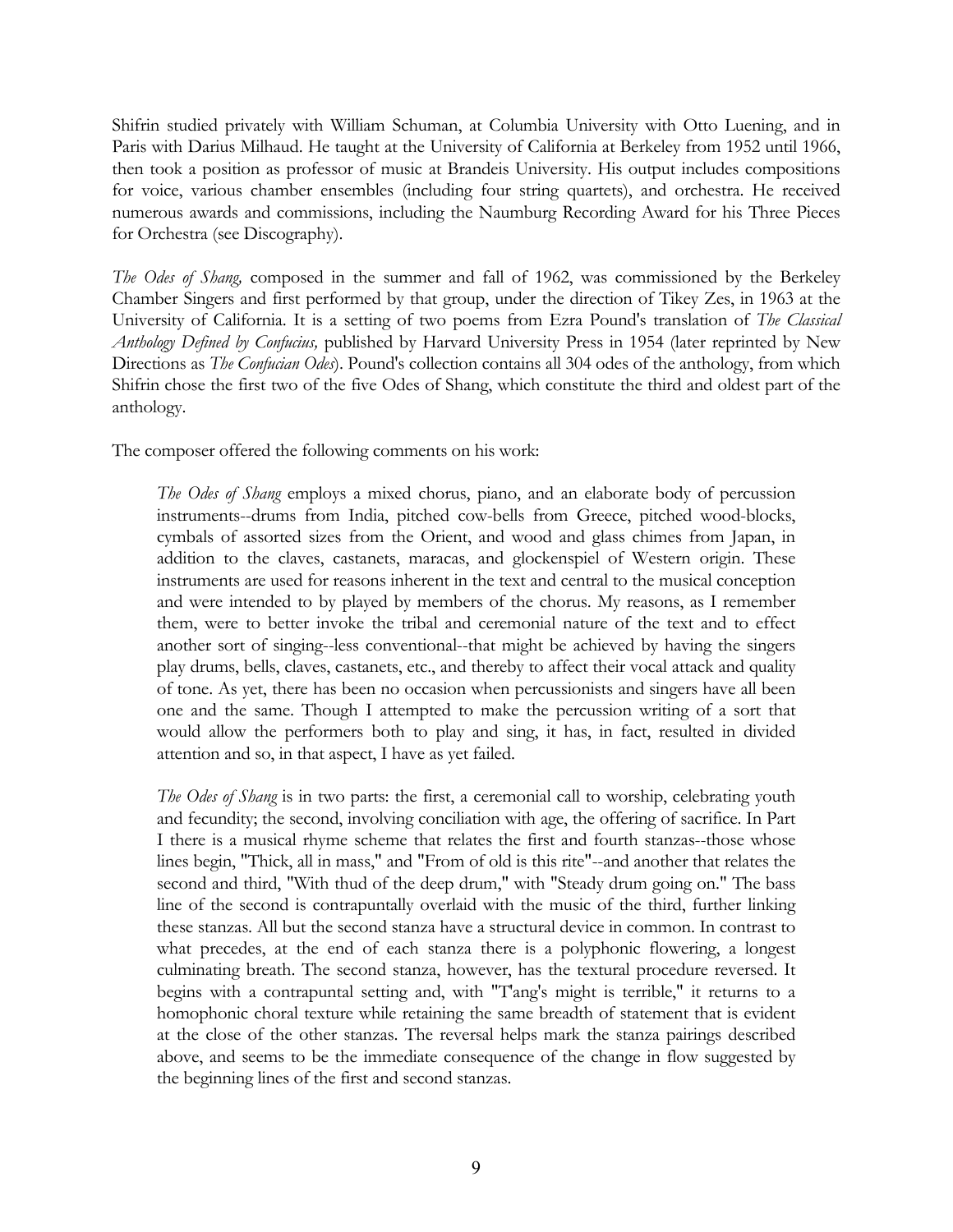Part II is intended as a marked contrast to what was heard in Part I, but underlying the evident differences in tempo and manner of singing, there are matters of harmonic and melodic usage that would point to the one's being derived from the other. Procedurally, Part II divides into two large formal sections marked by the return of the material of "Vintage in autumn" at "Muffled the axles," the women singing the opening, the men the return. The first section develops linearly; the stanzas are linked by carrying further an action previously initiated. The second section, again as suggested by the text, effects a contrast in the setting of each of its three stanzas and is intended to imply a slowing toward the close after the more discursive, continuous writing of the first section. The final two lines comprise a musical, as well as a textual, refrain between Parts I and II and in this way round off the still larger pairing of the two complementary ceremonies.

*The Odes of Shang* beautifully illustrates the characteristics of Shifrin's style discussed previously. Particularly impressive is the juxtaposition of the predominantly sustained choral writing with the often fragmentary and highly figurational music of the piano part. Also notable is a pronounced ceremonial character, particularly evident in the percussion writing, which, while projecting certain Oriental elements appropriate to the text, is perfectly integrated into the conception as a whole. The overall formal cohesiveness is clearly heard yet is remarkably subtle in the realization of its details.

#### NA

Thick, all in mass bring drums, bring drums bring leather drums and play to T'ang, to T'ang source of us all, in fane again, again, pray, pray: Tang's heir, a prayer that puts a point to thought.

With thud of the deep drum flutes clear, doubling over all concord evens it all, built on the stone's tone under it all. T'ang's might is terrible with a sound as clear and sane as wind over grain.

Steady drum going on, great dance elaborate, here be guests of state to us all one delight.

From of old is this rite former time's initiate, calm the flow early and late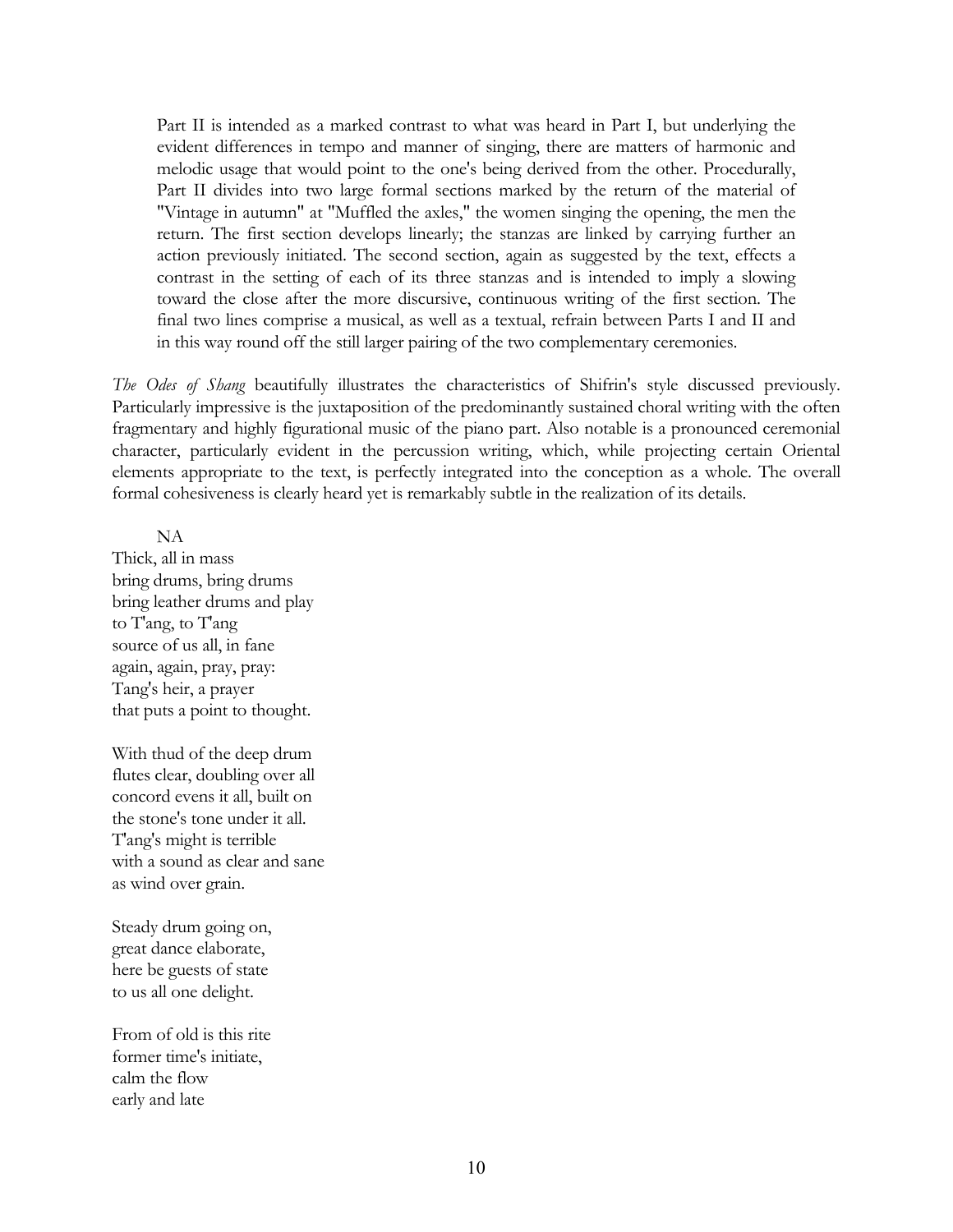from sun and moon concentrate in the heart of every man since this rite began.

Attend, attend, bale-fire and harvest home, T'ang's heir at the turn of the moon.

# KYRIE ELEISON father of all our line KYRIE ELEISON!

Vintage in autumn, light of old, iterate and no end, be this in every man, and be thou here.

We have brought clear wine, reward our exact thought; our broth's to taste, cut herbs in proper blend, set on the stand in silence utterly, set in the dish and no word spoke the while: peace in our time.

let our brows age with the years nor be our death when they be wrinkled with time.

Muffled the axles, studded the yokes, eight bells with little strokes sound the approaching sacrifice. We had our fate of sky, ready to wide.

Calm came from sky, abundance by aiding grain, year after year full grain.

Come to the fane and feast that plenty ever descend, attend, Bale fire and harvest home, T'ang's heir at the turn of the moon.

"The Confucian Odes" by Ezra Pound. Copyright ©1954 by the President and Fellows of Harvard College. By permission of Mrs. Dorothy Pound, Committee for Ezra Pound. New Directions Publishing Corp., agents.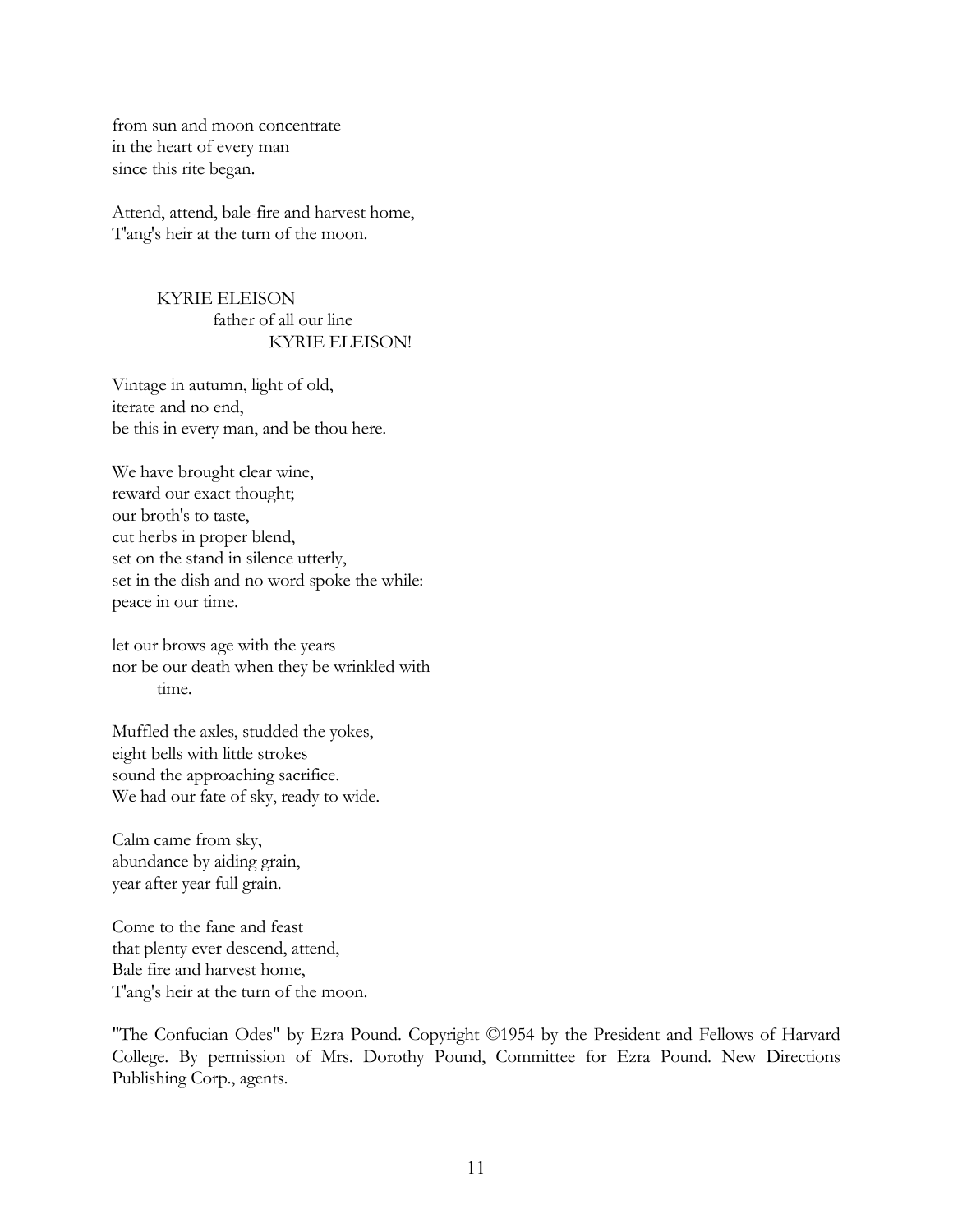### **SELECTED BIBLIOGRAPHY**

#### **RANDALL THOMPSON**

- Brookhart, C. E. "The Choral Music of Aaron Copland, Roy Harris and Randall Thompson." Unpublished Doctoral dissertation, George Peabody College for Teachers, 1960.
- Forbes, Elliot. "The Music of Randall Thompson," *Musical Quarterly*, XXXV, 1 (January, 1949), 1-25.

Porter, Quincy. "Randall Thompson," *Modern Music*, XIX, 4 (May-June, 1942), 237-42.

Thompson, Randall. *College Music. An Investigation for the Association of American Colleges*. New York, Macmillan, 1935.

## **ELLIOTT CARTER**

- Carter, Elliott. "Elliott Carter," in Robert Hines (ed.), *The Orchestral Composer's Point of View*. Norman: University of Oklahoma Press, 1970.
- -----—. "Expressionism and American Music," *Perspectives of New Music*, IV, 1 (Fall-Winter, 1965), 1-13.
- ------. "A Further Step," in Gilbert Chase (ed.), *The American Composer Speaks.* Baton Rouge: Louisiana State University Press, 1966.
- ------. "Shop Talk by an American Composer," in Paul Henry Lang (ed.), *Problems in Modern Music*. New York: Norton, 1960.
- Edwards, Allen. *Flawed Words and Stubborn Sounds: A Conversation with Elliott Carter*. New York: Norton, 1971.
- Glock, William. "A Note on Elliott Carter," *Score,* 12 (June, 1955), 47-52.
- Hamilton, David. "The New Craft of the Contemporary Concerto," *High Fidelity*, XVIII, 5 (May, 1968), 67-68.
- Kostelanetz, Richard. *Master Minds: Portraits of Contemporary American Artists and Intellectuals*. New York: Macmillan, 1969. Pp. 289-303.
- Machlis, Joseph. *Introduction to Contemporary Music*. New York: Norton, 1961. Pp. 588-96.
- Meller, Wilfred. *Music in a New Found Land*. New York: Knopf, 1965. Pp. 102-21.
- Morgan, Robert P. "Elliott Carter's String Quartets," *Musical Newsletter*, IV, 3 (Summer, 1974), 3-11.
- Rosen, Charles. "Elliott Carter," in John Vinton (ed.), *Dictionary of Contemporary Music*. New York: Dutton, 1974.
- Skulsky, Abraham. "Elliott Carter," *Bulletin of American Composers Alliance*, III, 2 (Summer, 1953), 2-16.
- Stone, Elsa, and Kurt Stone (compiled and annotated by). *The Writings of Elliott Carter*. Bloomington and London: Indiana University Press, 1977.

## **SEYMOUR SHIFRIN**

- Boykan, Martin. "Seymour Shifrin: Satires of Circumstance," *Perspectives of New Music*, V, 1 (Fall-Winter, 1966), 163-69.
- Lewin, David. "Seymour Shifrin, Quartet No. 2," *Perspectives of New Music*, II, 2 (Spring-Summer, 1964), 169-75.
- Morgan, Robert P. "Seymour Shifrin," in John Vinton (ed.), *Dictionary of Contemporary Music*. New York: Dutton, 1974.
- Shifrin, Seymour. "The Composer in Academia: Reflections on a Theme of Stravinsky," *College Music Symposium*, X (Fall, 1970), 92.
- ------. "A Note from the Underground," *Perspectives of New Music*, I, 1 (Fall, 1962), 152-53.
- ------. "Style and Idea by Arnold Schoenberg," *Perspectives of New Music*, XIX, 1 (Fall-Winter, 1975), 174- 81.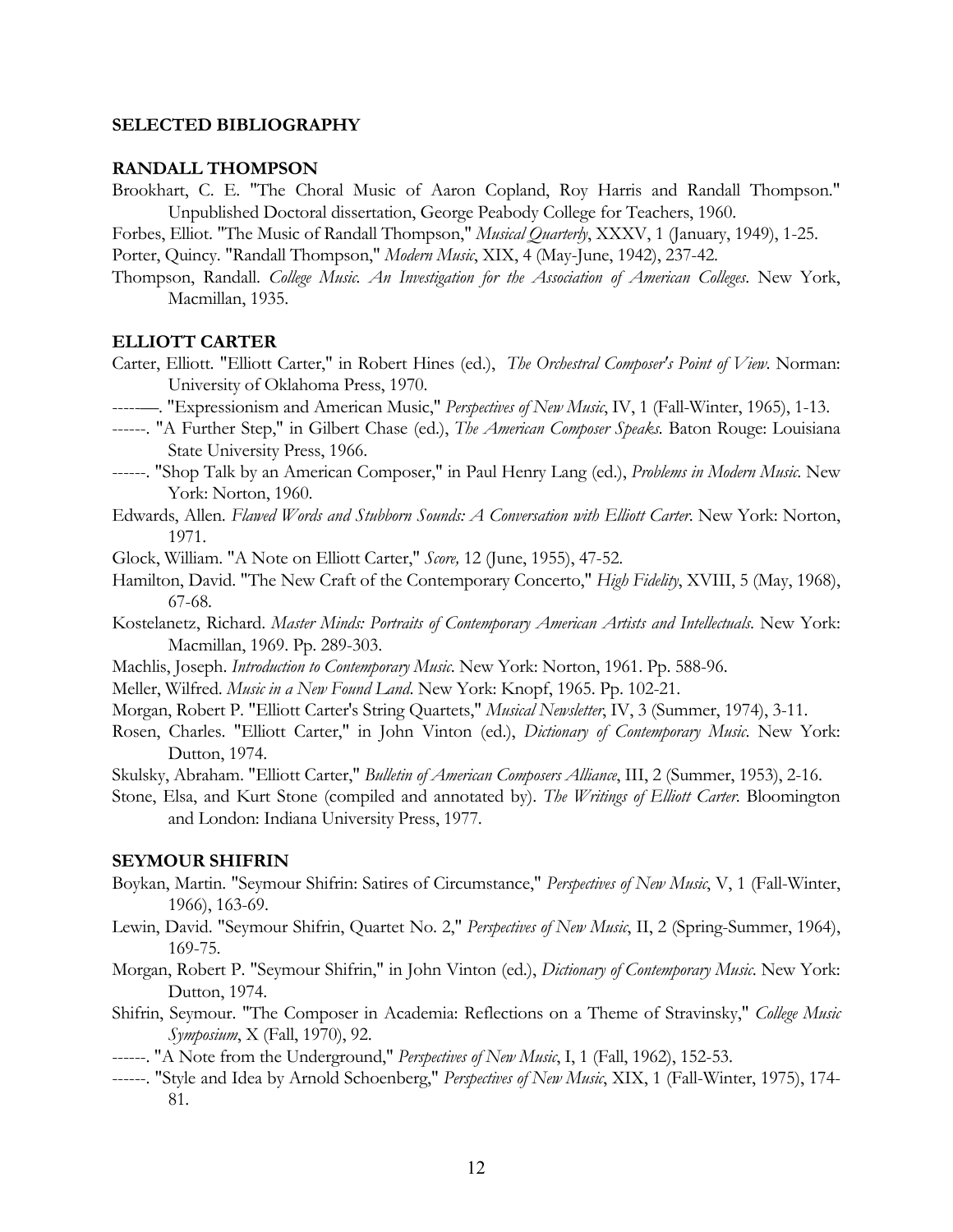------. "Tomorrow's Theory Study," *College Music Symposium*, I (Fall, 1961), 41-44.

## **SELECTED DISCOGRAPHY RANDALL THOMPSON**

*Frostiana.* New York Choral Society. Koch International Classics KIC 7283.

- Symphony No. 1. New Zealand Symphony; A. Schenck conducting. Koch International Classics KIC 7181.
- Symphony No. 2. New Zealand Symphony; A. Schenck conducting. Koch International Classics KIC 3-7074-2.
- Symphony No. 3. New Zealand Symphony; A. Schenck conducting. Koch International Classics KIC 3-7074-2.
- *The Testament of Freedom.* Manhattan Chamber Orchestra; New York Choral Society; Richard Auldon Clark conducting. Koch International Classics KIC 7283.

## **ELLIOTT CARTER**

Concerto for Orchestra. London Sinfonietta; Oliver Knussen conducting. Virgin Classics CDC 59271.

- Concerto for Piano and Orchestra. Ursula Oppens, piano; Cincinnati Symphony; Michael Gielen conducting. New World Records 80347-2.
- Double Concerto for Harpsichord, Piano, and Two Chamber Orchestras. Paul Jacobs, harpsichord; Gilbert Kalish, piano; Contemporary Chamber Ensemble; Arthur Weisberg conducting. Elektra/Nonesuch 79183-2.

Eight Etudes and a Fantasy. Aulos Wind Quintet. Koch Schwann 3-1153-2.

String Quartet No. 1. Juilliard Quartet. Sony Classical S2K 47229.

String Quartet No. 2. Juilliard Quartet. Sony Classical S2K 47229.

String Quartet No. 3. Juilliard Quartet. Sony Classical S2K 47229.

String Quartet No. 4. Juilliard Quartet. Sony Classical S2K 47229.

- Sonata for Cello and Piano. Joel Krosnick, cello; Paul Jacobs, piano. Elektra/Nonesuch 79183-2.
- Sonata for Flute, Oboe, Cello, and Harpsichord. Harvey Sollberger, flute; Charles Kuskin, oboe; Fred Sherry, cello; Paul Jacobs, harpsichord. Elektra/Nonesuch 79183-2.
- Variations for Orchestra. Cincinnati Symphony; Michael Gielen conducting. New World Records 80347-2.

#### **SEYMOUR SHIFRIN**

*Satires of Circumstance.* Jan DeGaetani, mezzo-soprano; Contemporary Chamber Ensemble; Arthur Weisberg conducting. Elektra/Nonesuch 79222-2-J.

Trio for Piano, Violin, and Cello. Francesco Trio. Music & Arts CD 756.

Producer: Andrew Raeburn

Thompson: *Americana* Carter: *To Music* Recording and mixing engineer: Stan Tonkel Assistant engineer: Bill Messina Assistant mixing engineer: Ted Brosnan Tape editor: Don Van Gordon, Soundwave Recording Studios Recorded at Hill Auditorium, The University of Michigan, Ann Arbor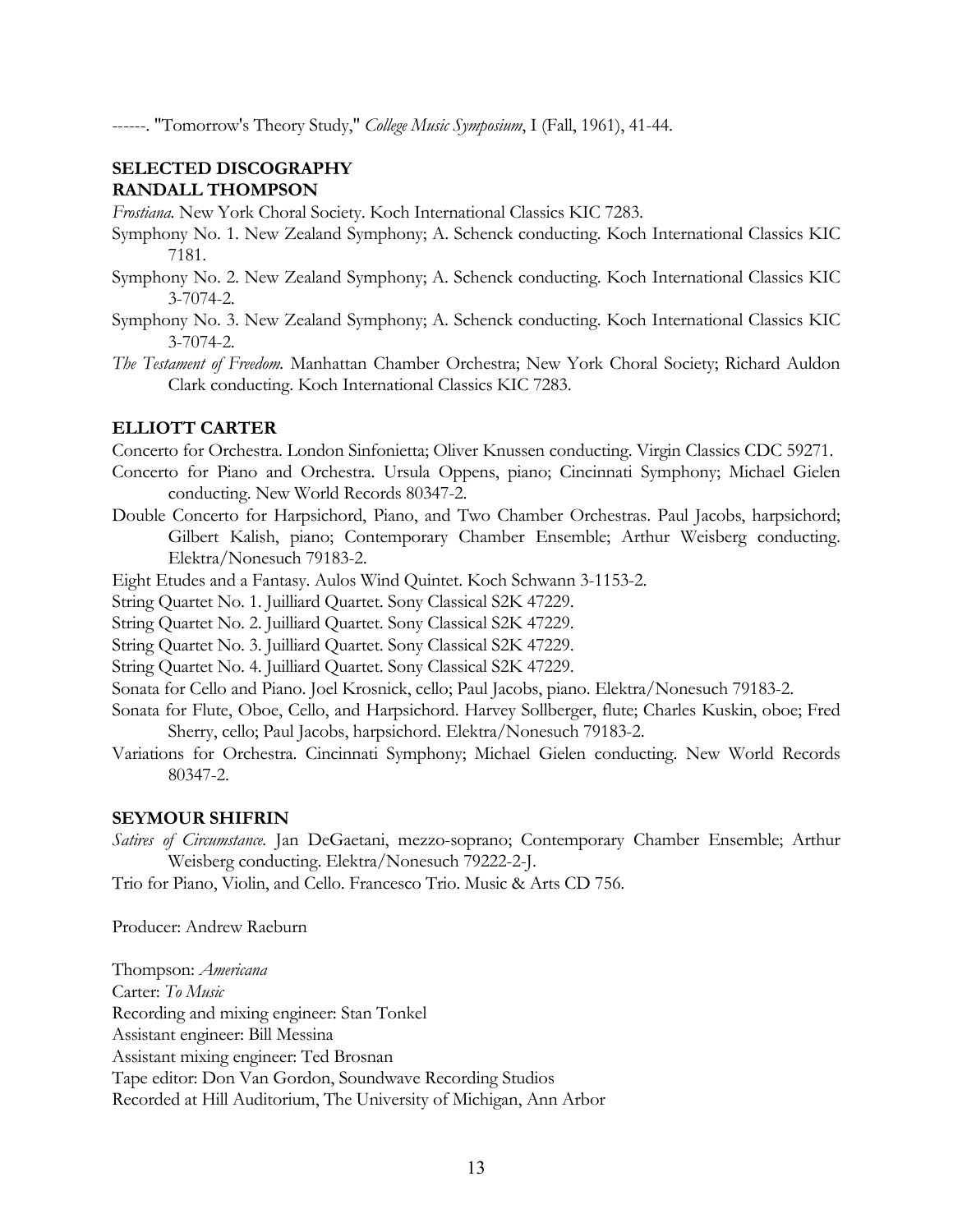Shifrin: *The Odes of Shang* Recording and mixing engineer and tape editor: Jerry Bruck, Posthorn Recordings Recorded at Columbia Recording Studios, 30th St., NY

Digital mastering: Paul Zinman, Soundbyte Productions, Inc., NYC Cover design: Bob Defrin Library of Congress Card No. 77-751195 1977 1996 Recorded Anthology of American Music, Inc.

# **The original recordings were made possible with a grant from the Rockefeller Foundation. This recording was made possible with grants from the New York State Council on the Arts**

FOR NEW WORLD RECORDS:

Herman E. Krawitz, President; Paul Marotta, Managing Director; Paul M. Tai, Director of Artists and Repertory; Lisa Kahlden, Director of Information Technology; Virginia Hayward, Administrative Associate; Mojisola Oké, Bookkeeper; Ben Schmich, Production Associate.

RECORDED ANTHOLOGY OF AMERICAN MUSIC, INC., BOARD OF TRUSTEES: David Hamilton, Treasurer; Milton Babbitt; Emanuel Gerard; Adolph Green; Rita Hauser; Herman E. Krawitz; Arthur Moorhead; Elizabeth Ostrow; Don Roberts; Patrick Smith; Frank Stanton.

Francis Goelet (1926-1998), Chairman

# **AMERICANA** 80219-2

# **Randall Thompson** (1899-1984)

 *Americana* (publ. E. C. Schirmer Company)

- 1 May Every Tongue
- 2 The Staff Necromancer
- 3 God's Bottles
- 4 The Sublime Process of Law Enforcement
- 5 Loveli-Lines

**Elliott Carter** (b. 1908) 6 *To Music* (publ. Peer International Corp.)

**Seymour Shifrin** (1926-1979)

*The Odes of Shang* (publ. C. F. Peters Corp.)

7 Na

8 Kyrie Eleison